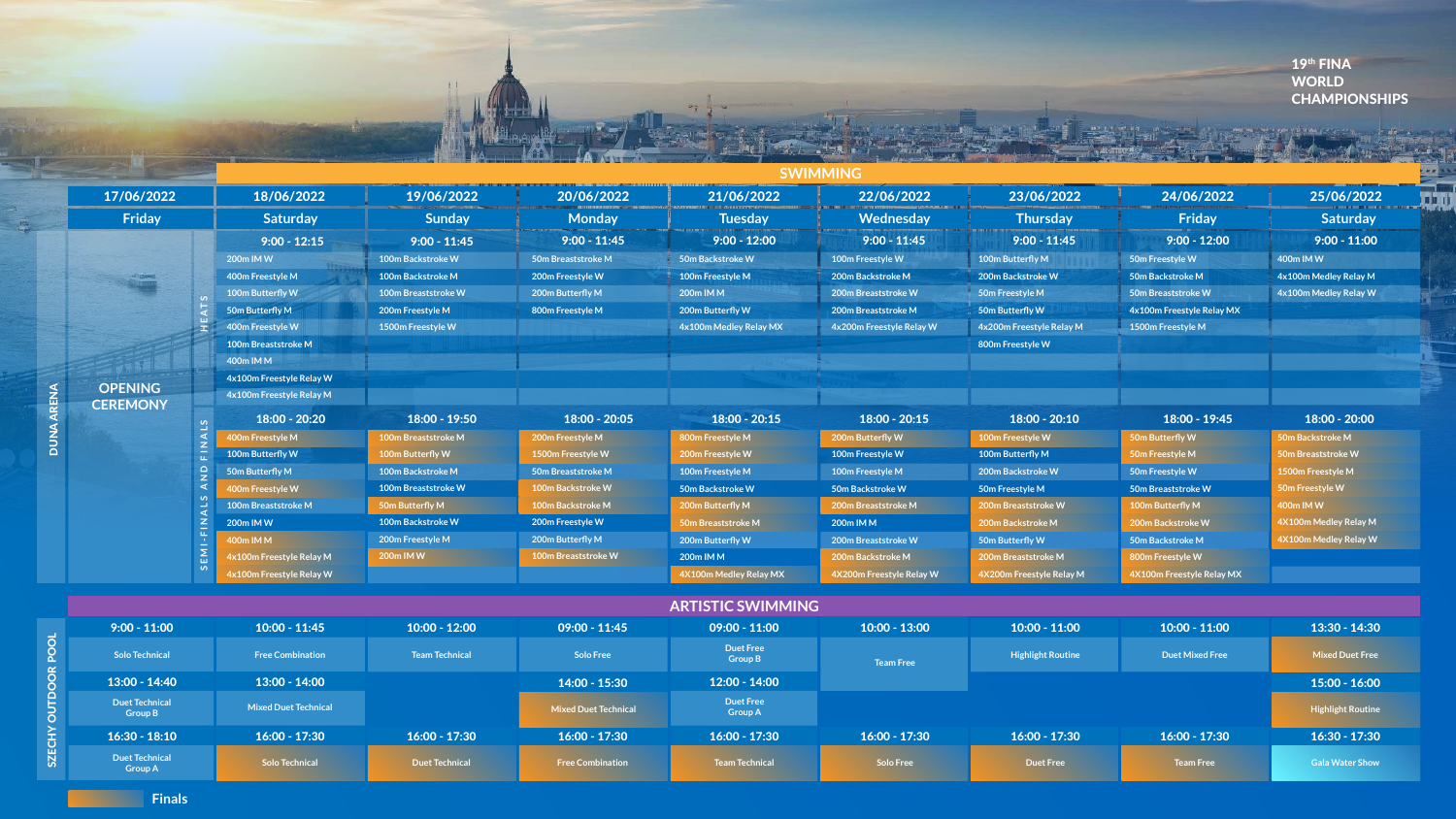**GALA DINNER (TBC)**

|             |                                          |                      |                 |                                           |                      |                        |                                               | 19th FINA<br><b>WORLD</b><br><b>CHAMPIONS</b> |
|-------------|------------------------------------------|----------------------|-----------------|-------------------------------------------|----------------------|------------------------|-----------------------------------------------|-----------------------------------------------|
|             |                                          |                      |                 |                                           |                      |                        |                                               |                                               |
|             |                                          |                      |                 | <b>DIVING</b>                             |                      |                        |                                               |                                               |
|             | 26/06/2022                               | 27/06/2022           | 28/06/2022      | 29/06/2022                                | 30/06/2022           | 1/07/2022              | 2/07/2022                                     | 3/07/2022                                     |
|             | Sunday                                   | <b>Monday</b>        | <b>Tuesday</b>  | Wednesday                                 | <b>Thursday</b>      | Friday                 | Saturday                                      | Sunday                                        |
|             | $09:00 - 10:05$                          | $09:00 - 13:15$      |                 | $09:00 - 11:25$                           | $09:00 - 10:55$      | $09:00 - 12:15$        | $09:00 - 12:30$                               |                                               |
|             | 3m SY Men                                | 3m Men Preliminaries | $10:00 - 11:15$ | <b>1m Women Preliminaries</b>             | 10m SY Women         |                        |                                               | $10:00 - 11:25$                               |
|             | $12:00 - 14:25$                          |                      | 10m SY Men      | $13:00 - 16:00$                           | $14:00 - 15:15$      | 3m Women Preliminaries | <b>10m Men Preliminaries</b>                  | 3m SY Women                                   |
|             | <b>10m Women Preliminaries</b>           |                      |                 | <b>1m Men Preliminaries</b>               | 3m/10m Team Event    |                        |                                               |                                               |
|             | $16:30 - 18:00$                          | $16:00 - 17:30$      | $16:00 - 17:00$ | $17:00 - 18:00$                           | $16:30 - 17:45$      | $16:00 - 17:15$        | $16:00 - 17:30$                               | $15:00 - 16:00$                               |
| <b>RENA</b> |                                          | 3m Men Semi-Finals   | 3m Men Finals   |                                           | <b>1m Men Finals</b> | 3m Women Semi-Finals   |                                               | 3m SY Women Finals                            |
| NUD         | 10m Women Semi-Finals<br>$19:00 - 20:15$ | $19:00 - 20:00$      | $19:00 - 20:15$ | <b>1m Women Finals</b><br>$19:00 - 20:00$ | $19:00 - 20:00$      | $19:00 - 20:00$        | <b>10m Men Semi-Finals</b><br>$19:00 - 20:15$ | $17:00 - 18:15$                               |

|                                | $\mathbb{Z}$            |                 |                               | <b>Trisco</b>        |                        |                              |                 |
|--------------------------------|-------------------------|-----------------|-------------------------------|----------------------|------------------------|------------------------------|-----------------|
|                                |                         |                 |                               |                      |                        |                              |                 |
| 26/06/2022                     | 27/06/2022              | 28/06/2022      | <b>DIVING</b><br>29/06/2022   | 30/06/2022           | 1/07/2022              | 2/07/2022                    | 3/07/202        |
| <b>Sunday</b>                  | <b>Monday</b>           | <b>Tuesday</b>  | Wednesday                     | <b>Thursday</b>      | Friday                 | <b>Saturday</b>              | <b>Sunday</b>   |
| $09:00 - 10:05$                | $09:00 - 13:15$         |                 | $09:00 - 11:25$               | $09:00 - 10:55$      | $09:00 - 12:15$        | $09:00 - 12:30$              |                 |
|                                |                         | $10:00 - 11:15$ |                               |                      |                        |                              | $10:00 - 11:2$  |
| 3m SY Men                      | 3m Men Preliminaries    | 10m SY Men      | <b>1m Women Preliminaries</b> | 10m SY Women         |                        | <b>10m Men Preliminaries</b> |                 |
| $12:00 - 14:25$                |                         |                 | $13:00 - 16:00$               | $14:00 - 15:15$      | 3m Women Preliminaries |                              | 3m SY Womer     |
| <b>10m Women Preliminaries</b> | $16:00 - 17:30$         | $16:00 - 17:00$ | <b>1m Men Preliminaries</b>   | 3m/10m Team Event    |                        |                              | $15:00 - 16:0$  |
| $16:30 - 18:00$                | 3m Men Semi-Finals      | 3m Men Finals   | $17:00 - 18:00$               | $16:30 - 17:45$      | $16:00 - 17:15$        | $16:00 - 17:30$              | 3m SY Women Fir |
| <b>10m Women Semi-Finals</b>   |                         |                 | <b>1m Women Finals</b>        | <b>1m Men Finals</b> | 3m Women Semi-Finals   | 10m Men Semi-Finals          |                 |
| $19:00 - 20:15$                | $19:00 - 20:00$         | $19:00 - 20:15$ | $19:00 - 20:00$               | $19:00 - 20:00$      | $19:00 - 20:00$        | $19:00 - 20:15$              | $17:00 - 18:1$  |
|                                |                         |                 |                               |                      |                        |                              | 10m Men Final   |
| 3m SY Men                      | <b>10m Women Finals</b> | 10m SY Men      | 3m SY Mixed                   | 10m SY Women         | 10m SY Women           | 3m Women Finals              |                 |
|                                |                         |                 |                               |                      |                        |                              |                 |



**OPEN WATER SWIMMING** 10:00 - 11:15 09:00 - 10:30 LUPA BEACH LUPA BEACH **6 km Team Relay 5 km Men 10 km Men** 11:00 - 12:30 12:00 - 14:15 **5 km Women 10 km Women**

**CLOSING CEREMONY**

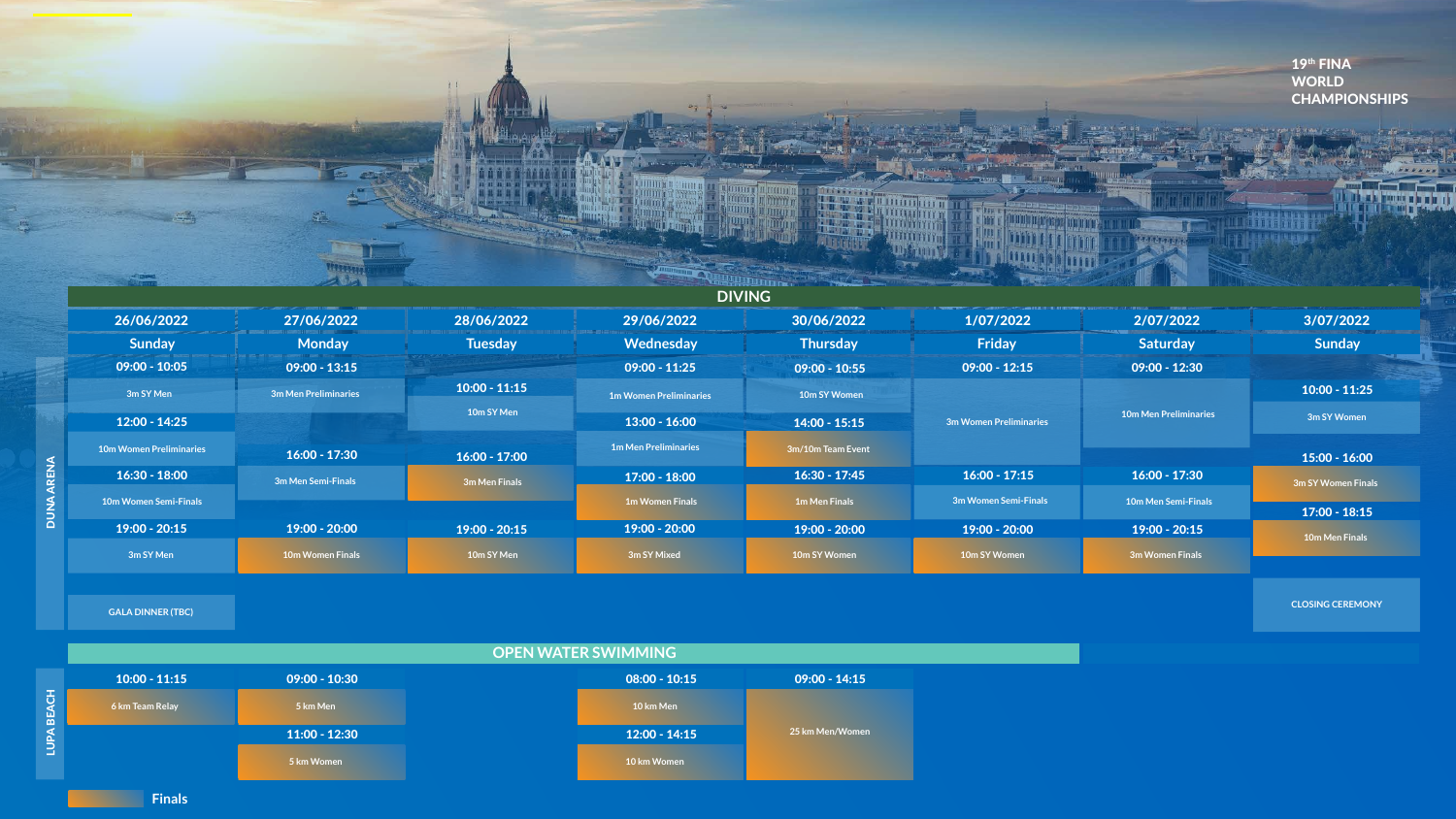**Preliminary Round**



## **WATER POLO**

**Rummy** 

Linnin

gmu i

|                     |                     |                      | <b>FIGHIHIII</b> IIII Y INUUTIU |                      |                      |
|---------------------|---------------------|----------------------|---------------------------------|----------------------|----------------------|
| 20/06/2022          | 21/06/2022          | 22/06/2022           | 23/06/2022                      | 24/06/2022           | 25/06/2022           |
| <b>Monday</b>       | <b>Tuesday</b>      | <b>Wednesday</b>     | <b>Thursday</b>                 | <b>Friday</b>        | <b>Saturday</b>      |
| <b>WOMEN</b>        | <b>MEN</b>          | <b>WOMEN</b>         | <b>MEN</b>                      | <b>WOMEN</b>         | <b>MEN</b>           |
| 18:00-18:05         | 18:00-18:05         | 18:00-18:05          | 18:00-18:05                     | 18:00-18:05          | 18:00-18:05          |
| <b>W3: B3 vs B1</b> | M3: B3 vs B1        | W9: B4 vs B3         | M9: B4 vs B3                    | <b>W23: B1 vs B4</b> | M23: B1 vs B4        |
| 19:30-20:35         | 19:30-20:35         | 19:30-20:35          | 19:30-20:35                     | 19:30-20:35          | 19:30-20:35          |
| <b>W4: B2 vs B4</b> | M4: B2 vs B4        | <b>W10: B1 vs B2</b> | M10: B1 vs B2                   | <b>W24: B2 vs B3</b> | M24: B2 vs B3        |
| 18:00-18:05         | 18:00-18:05         | 18:00-18:05          | 18:00-18:05                     | 18:00-18:05          | 18:00-18:05          |
| <b>W5: C3 vs C1</b> | M5: C3 vs C1        | <b>W11: C4 vs C3</b> | M11: C4 vs C3                   | <b>W17: C1 vs C4</b> | M17: C1 vs C4        |
| 19:30-20:35         | 19:30-20:35         | 19:30-20:35          | 19:30-20:35                     | 19:30-20:35          | 19:30-20:35          |
| <b>W6: C2 vs C4</b> | <b>M6: C2 vs C4</b> | <b>W12: C1 vs C2</b> | M12: C1 vs C2                   | <b>W18: C2 vs C3</b> | M18: C2 vs C3        |
| 18:00-18:05         | 18:00-18:05         | 18:00-18:05          | 18:00-18:05                     | 18:00-18:05          | 18:00-18:05          |
| <b>W7: D3 vs D1</b> | M7: D3 vs D1        | <b>W13: D4 vs D3</b> | M13: D4 vs D3                   | <b>W19: D1 vs D4</b> | M19: D1 vs D4        |
| 19:30-20:35         | 19:30-20:35         | 19:30-20:35          | 19:30-20:35                     | 19:30-20:35          | 19:30-20:35          |
| <b>W8: D2 vs D4</b> | M8: D2 vs D4        | <b>W14: D1 vs D2</b> | M14: D1 vs D2                   | <b>W20: D2 vs D3</b> | M20: D2 vs D3        |
| 19:30-20:35         | 19:30-20:35         | 19:30-20:35          | 19:30-20:35                     | 19:30-20:35          | 19:30-20:35          |
| <b>W1: A3 vs A1</b> | M1: A3 vs A1        | <b>W15 A4 vs A3</b>  | M15 A4 vs A3                    | <b>W21: A1 vs A4</b> | <b>M21: A1 vs A4</b> |
| 21:00-22:05         | 21:00-22:05         | 21:00-22:05          | 21:00-22:05                     | 21:00-22:05          | 21:00-22:05          |
| <b>W2: A2 vs A4</b> | <b>M2: A2 vs A4</b> | <b>W16: A1 vs A2</b> | M16: A1 vs A2                   | <b>W22: A2 vs A3</b> | M22: A2 vs A3        |

MING COMPLEX PLUS SOPRON, DEBRECEN, SZEGED HAJOS SWIMMING COMPLEX PLUS SOPRON, DEBRECEN, SZEGED HAJOS SWIM

 $S_{\pm}$ 

19th FINA WORLD CHAMPIONSHIPS